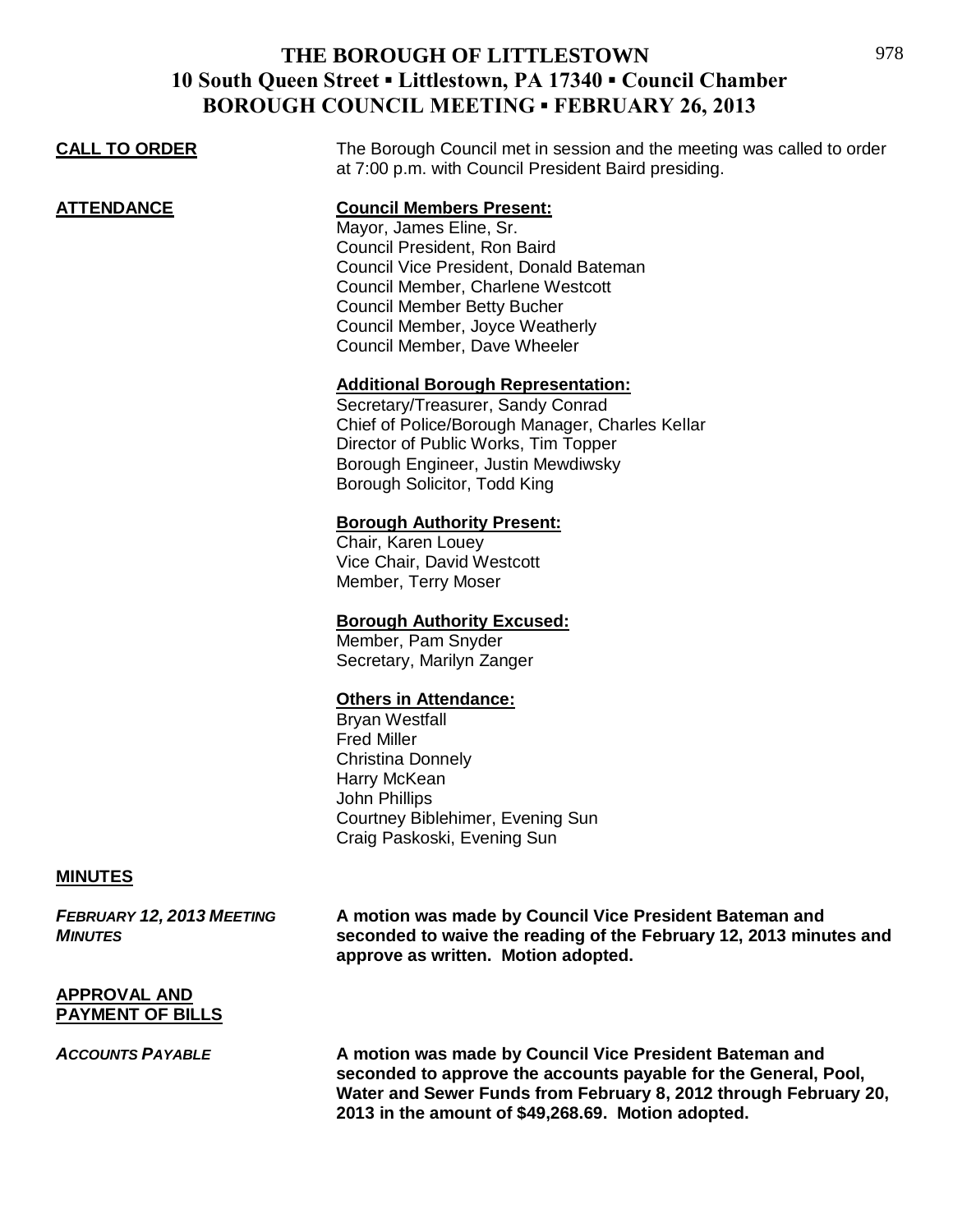| <b>PAYROLL</b>                                                     | A motion was made by Council Vice President Bateman and<br>seconded to approve the payroll from February 8, 2012 through<br>February 20, 2013 in the amount of \$40,134.75. Motion adopted.                                                                                                                                                                                                                       |
|--------------------------------------------------------------------|-------------------------------------------------------------------------------------------------------------------------------------------------------------------------------------------------------------------------------------------------------------------------------------------------------------------------------------------------------------------------------------------------------------------|
| <b>REVENUE &amp; EXPENSE REPORT</b>                                | A motion was made by Council Vice President Bateman and<br>seconded to approve the Revenue and Expense report for the month<br>of January.                                                                                                                                                                                                                                                                        |
| <b>NEW BUSINESS</b>                                                |                                                                                                                                                                                                                                                                                                                                                                                                                   |
| <b>ADVERTISE FOR A CONDITIONAL</b><br>USE HEARING - 27 W. KING ST. | A motion was made by Council Vice President Bateman and<br>seconded to direct the Borough Solicitor to schedule and advertise a<br>conditional use hearing for the property located at 27 W. King Street.<br>Motion adopted 5 -1 with Council Member Westcott casting the<br>opposing vote.                                                                                                                       |
| <b>BOROUGH AUTHORITY</b>                                           | The meeting of the Littlestown Borough Authority was called to order at<br>7:15pm by Chair, Karen Louey.                                                                                                                                                                                                                                                                                                          |
| <b>PAYMENT NO. 1 - TAH</b><br><b>CONTRACT 12-1</b>                 | A motion was made by Borough Authority Vice-Chair Westcott and<br>seconded to approve payment No. 1 to TAH Construction, Inc.,<br>Contract 12-1 in the amount of \$185,715.00. Motion adopted.                                                                                                                                                                                                                    |
| <b>CHAPTER 94 REPORT</b>                                           | Authority Chair Louey stated that no action will be taken on the Chapter 94<br>report since there was not enough adequate time for review. This will be<br>acted upon at the March 12, 2013 meeting of the Authority.                                                                                                                                                                                             |
| <b>RESOLUTION - ASSISTANT</b><br><b>SECRETARY</b>                  | A motion was made by Borough Authority Vice-Chair Westcott and<br>seconded to approve a Resolution temporarily appointing Borough<br>Authority Member Terry Moser as the Assistant Secretary to sign the<br>Inter-municipal Agreement which will be forwarded to Pennvest by<br>February 28, 2013. Authority Chair Louey stated that this was a non-<br>agenda item and asked for public comment. Motion adopted. |
| <b>ADJOURN</b>                                                     | A motion was made by Borough Vice-Chair Westcott and seconded<br>to adjourn the meeting of the Littlestown Borough Authority. Motion<br>adopted.                                                                                                                                                                                                                                                                  |
|                                                                    | The meeting was adjourned at 7:20pm.                                                                                                                                                                                                                                                                                                                                                                              |
| <b>RECONVENE</b>                                                   | Council President Baird reconvened the meeting of the Littlestown<br>Borough Council at 7:20pm.                                                                                                                                                                                                                                                                                                                   |
| <b>NEW BUSINESS (Cont'd)</b>                                       |                                                                                                                                                                                                                                                                                                                                                                                                                   |
| <b>PAYMENT NO. 1 - TAH</b><br><b>CONTRACT 12-1</b>                 | A motion was made by Council Vice-President Bateman and<br>seconded to approve payment No. 1 to TAH Construction, Inc.,<br>Contract 12-1 in the amount of \$185,715.00. Motion adopted.                                                                                                                                                                                                                           |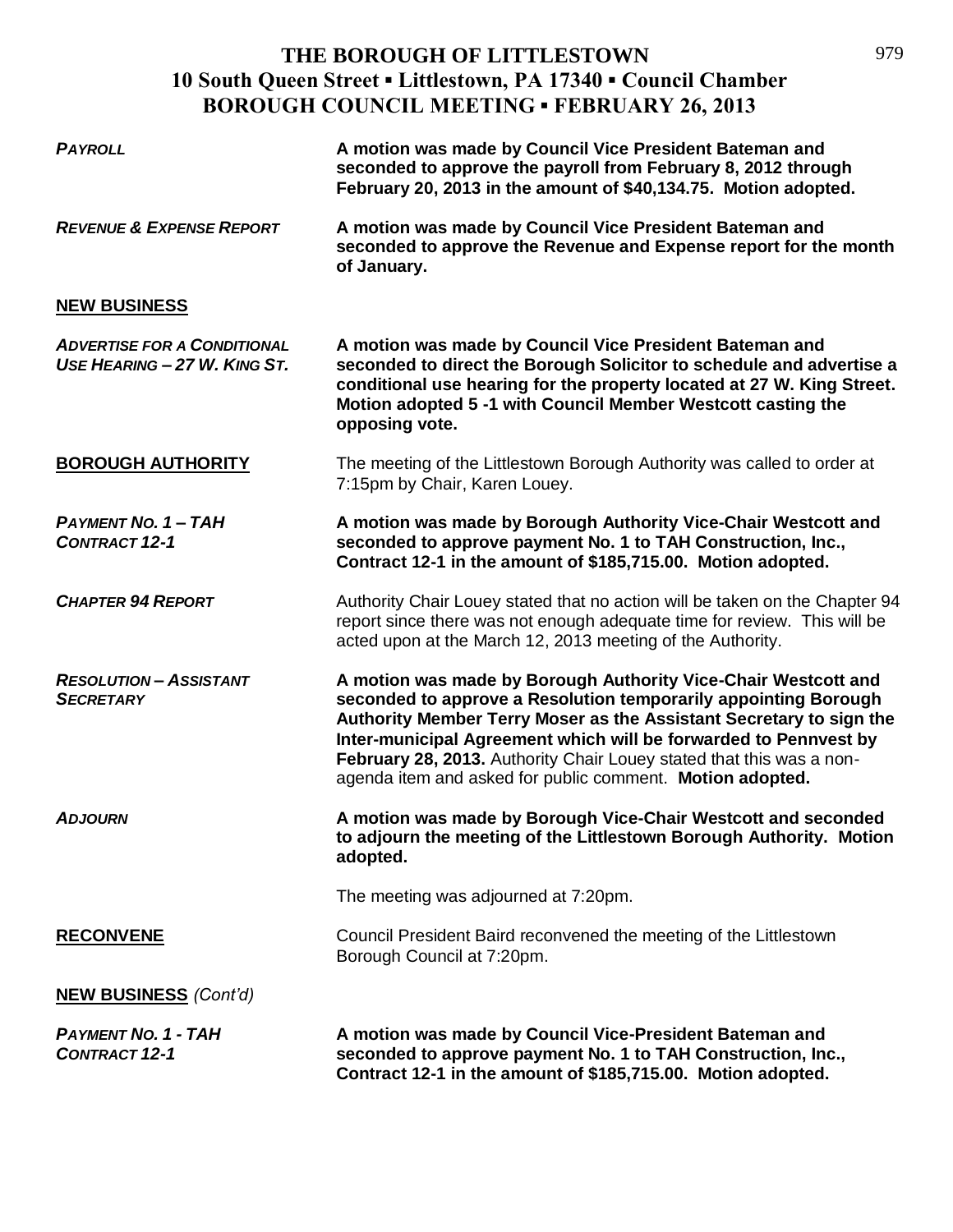## **UNFINISHED BUSINESS**

| <b>WATER/SEWER LATE FEE POLICY</b>                       | A motion was made by Council Member Westcott and seconded to<br>adopt an administrative policy entitled "Waiving of Water/Sewer Late<br>Fee Policy". Motion adopted.                                                                                                                                                                                                                                                            |
|----------------------------------------------------------|---------------------------------------------------------------------------------------------------------------------------------------------------------------------------------------------------------------------------------------------------------------------------------------------------------------------------------------------------------------------------------------------------------------------------------|
| <b>NEW BUSINESS (Cont'd)</b>                             |                                                                                                                                                                                                                                                                                                                                                                                                                                 |
| <b>POOL MANAGEMENT COMPANY</b>                           | A motion was made by Council Vice President Bateman and<br>seconded to enter into an agreement with Hammerguard Aquatics,<br>LLC for the purpose of them managing the Littlestown Community<br>Pool for the 2013 Season. Council President Baird stated that this was a<br>non-agenda item and asked for public comments. Motion adopted.                                                                                       |
| <b>ALPHA FIRE COMPANY</b><br><b>EXTENSION</b>            | A motion was made by Council Vice President Bateman and<br>seconded to approve the request from the Alpha Fire Company for an<br>180 day extension on the Preliminary/Final Development Plan for the<br>Alpha Fire Company's new building. Council President Baird stated<br>that this was a non-agenda item and asked for public comments. He also<br>stated that this extension would expire August 24, 2013. Motion adopted. |
| UNFINISHED BUSINESS                                      |                                                                                                                                                                                                                                                                                                                                                                                                                                 |
| <b>HIRING OF POOL MANAGER</b><br><b>LOUISE LUCKINICH</b> | No action was taken on this since Hammerguard Aquatics would be doing<br>the hiring for the Pool. The Borough Secretary was asked to forward all<br>applications that were received to Hammerguard Aquatics for the purpose<br>of interviews.                                                                                                                                                                                   |
| <b>REPORTS</b>                                           |                                                                                                                                                                                                                                                                                                                                                                                                                                 |
| <b>Mayor</b>                                             | The Mayor reported that \$390 was collected and turned. The money<br>collected were for fines and reports.                                                                                                                                                                                                                                                                                                                      |
| <b>Chief of Police</b>                                   | The new radio that the County was to install this year has been postponed<br>until next year. The new police cars have not been ordered because the<br>police department was waiting until the radio system was installed.<br>However, the department cannot wait until next year to order the cars so<br>estimates of leasing will be gathered for Council to review and approve.                                              |
| <b>Borough Manager</b>                                   | The Public Works crew completed the repairs to the picnic tables and they<br>are to be commended for the outstanding job that they did on them.                                                                                                                                                                                                                                                                                 |
|                                                          | Quotes are still being obtained for the roof at the pavilion located by the<br>pool. Once three quotes have been received the will be forwarded to<br>Council.                                                                                                                                                                                                                                                                  |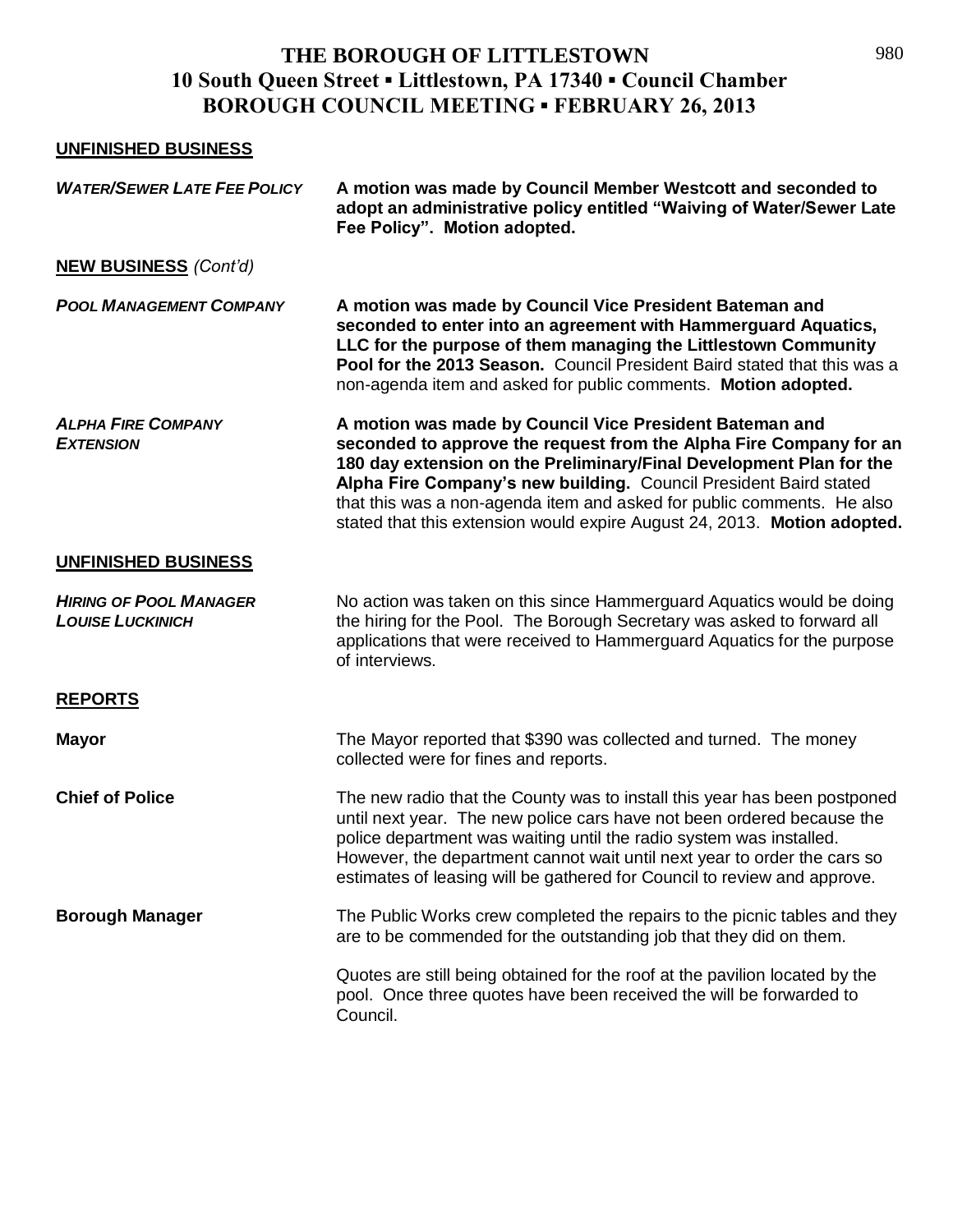| <b>Borough Solicitor</b>             |                                                                                                                                                                                                                                                                                                                                                                                                                                                                                                                                                                                                                                                                                                                                                                                                                                                                   |
|--------------------------------------|-------------------------------------------------------------------------------------------------------------------------------------------------------------------------------------------------------------------------------------------------------------------------------------------------------------------------------------------------------------------------------------------------------------------------------------------------------------------------------------------------------------------------------------------------------------------------------------------------------------------------------------------------------------------------------------------------------------------------------------------------------------------------------------------------------------------------------------------------------------------|
| <b>DALE CHRISTENSEN - BYER ALLEY</b> | A motion was made by Council Member Westcott and seconded to<br>approve the Reimbursement Agreement between the Borough of<br>Littlestown and Dale Christensen, Marie Christensen and Dale<br>Deckert. Council President Baird stated that this was a non-agenda item<br>and asked for public comments. Motion adopted.                                                                                                                                                                                                                                                                                                                                                                                                                                                                                                                                           |
| <b>REPORTS OF BOARDS</b>             |                                                                                                                                                                                                                                                                                                                                                                                                                                                                                                                                                                                                                                                                                                                                                                                                                                                                   |
| <b>Recreation Board</b>              |                                                                                                                                                                                                                                                                                                                                                                                                                                                                                                                                                                                                                                                                                                                                                                                                                                                                   |
| <b>TAPE AT PAVILIONS</b>             | A motion was made by Council Vice-President Bateman and<br>seconded to approve the recommendation from the Recreation Board<br>to add/change the rules for park applications to only allow tape to be<br>used on Borough property such as pavilions and picnic tables.<br>Council President Baird stated that this was a non-agenda item and asked<br>for public comments. Motion adopted.                                                                                                                                                                                                                                                                                                                                                                                                                                                                        |
| <b>RECESS</b>                        | Council President Baird recessed the meeting of the Littlestown Borough<br>Council at 8:35pm for an executive session to discuss personnel and<br>potential litigation.                                                                                                                                                                                                                                                                                                                                                                                                                                                                                                                                                                                                                                                                                           |
| <b>RECONVENE</b>                     | The meeting of the Littlestown Borough Council was reconvened at<br>9:10pm and the public was invited back in.                                                                                                                                                                                                                                                                                                                                                                                                                                                                                                                                                                                                                                                                                                                                                    |
| 2013 POOL FEES                       | A motion was made by Council Member Westcott and seconded to<br>approve the following fees for the 2013 Pool Season:<br><b>Borough Residents</b><br>Individual - \$90<br>$\bullet$<br>Family up to 4 - \$150<br>$\bullet$<br>Family up to $6 - $220$<br>$\bullet$<br><b>Additional Children - \$45</b><br>Senior 65+ - \$50<br>$\bullet$<br><b>Nanny/Daycare Provider - \$50</b><br>$\bullet$<br><b>Non-Borough Residents</b><br>Individual - \$150<br>$\bullet$<br>• Family up to $4 - $250$<br>• Family up to $6 - $320$<br>• Additional Children - \$50<br>• Senior $65 + - $50$<br><b>Nanny/Daycare Provider - \$50</b><br>$\bullet$<br><b>Daily Admission</b><br>• All ages over 3 - \$7<br>• 3 years of age and under - Free<br>• After $5pm - $4$<br>A "Family" membership will consist of 2 adults 18+ years of age and<br>children 4 to 17 years of age. |